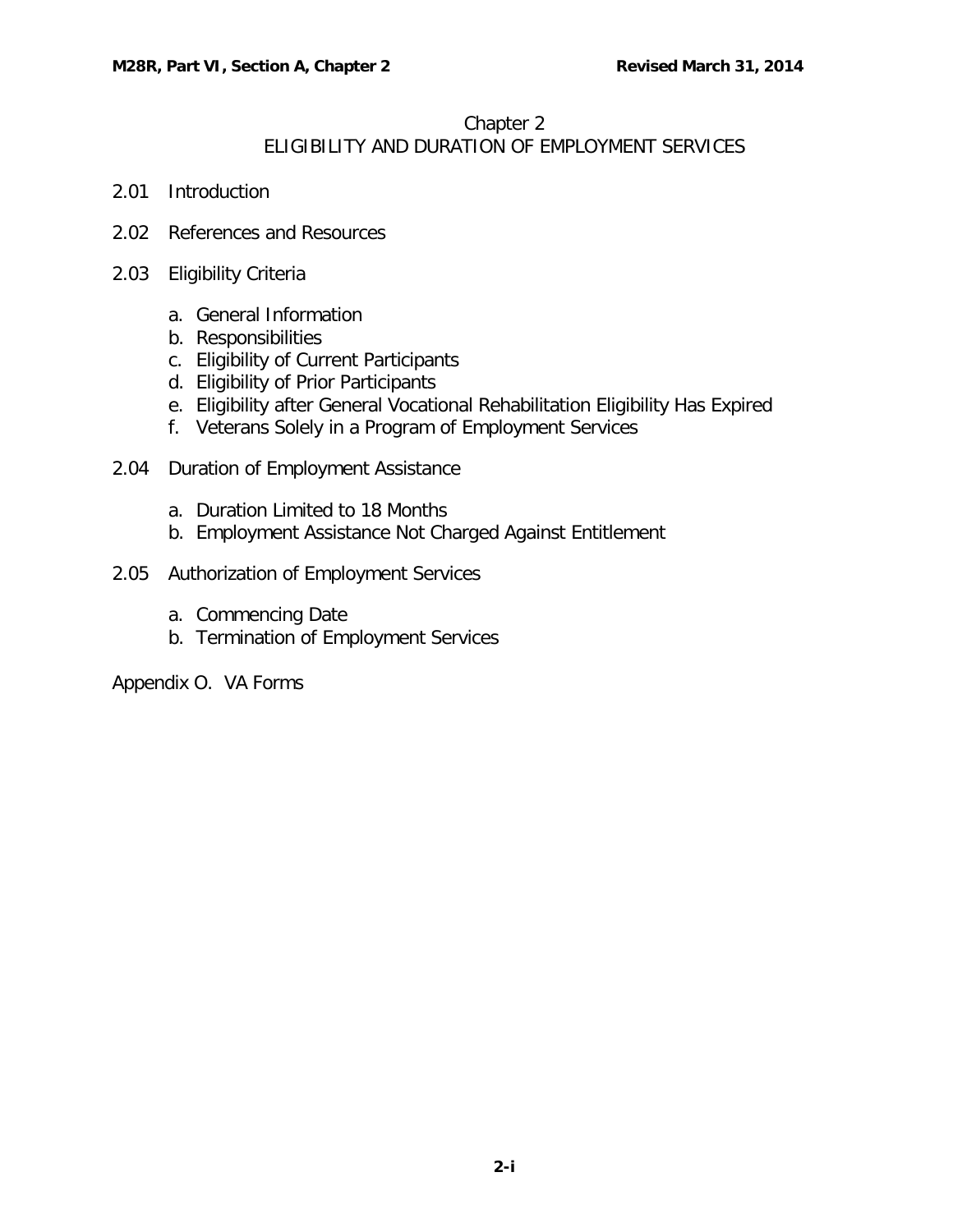## Chapter 2 ELIGIBILITY AND DURATION OF EMPLOYMENT SERVICES

## <span id="page-1-0"></span>2.01 Introduction

Vocational Rehabilitation and Employment (VR&E) Service offers employment services to all eligible Veterans. This chapter covers the eligibility criteria, duration and authorization to provide VR&E Services. This chapter provides the foundation and framework, including Title 38, United States Code (U.S.C.) and Title 38, Code of Federal Regulations (CFR) provisions for eligible and job-ready Veterans seeking employment assistance.

<span id="page-1-1"></span>2.02 References and Resources

| Laws:          | 38 U.S.C. 3108, 5113<br>38 U.S.C. 3117<br>Rehabilitation Act of 1973, as Amended                    |
|----------------|-----------------------------------------------------------------------------------------------------|
| Regulations:   | 38 CFR 21.47<br>38 CFR 21.73<br>38 CFR 21.190(d)<br>38 CFR 21.197<br>38 CFR 21.326<br>38 CFR 21.362 |
| VA Form (VAF): | VAF 28-1902b, Counseling Record – Narrative Report                                                  |

- <span id="page-1-3"></span><span id="page-1-2"></span>2.03 Eligibility Criteria
	- a. General Information

All Veterans (other than Veterans found in need of a program of independent living services) currently eligible for and entitled to vocational rehabilitation services are eligible for assistance in obtaining or maintaining suitable employment (38 CFR 21.47(a)). These individuals include:

- Veterans entitled to and needing only job readiness training and employment services.
- Veterans who are rehabilitated to the point of employability (38 CFR 21.190(d)).
- Veterans who terminated training but now need assistance to find or maintain employment.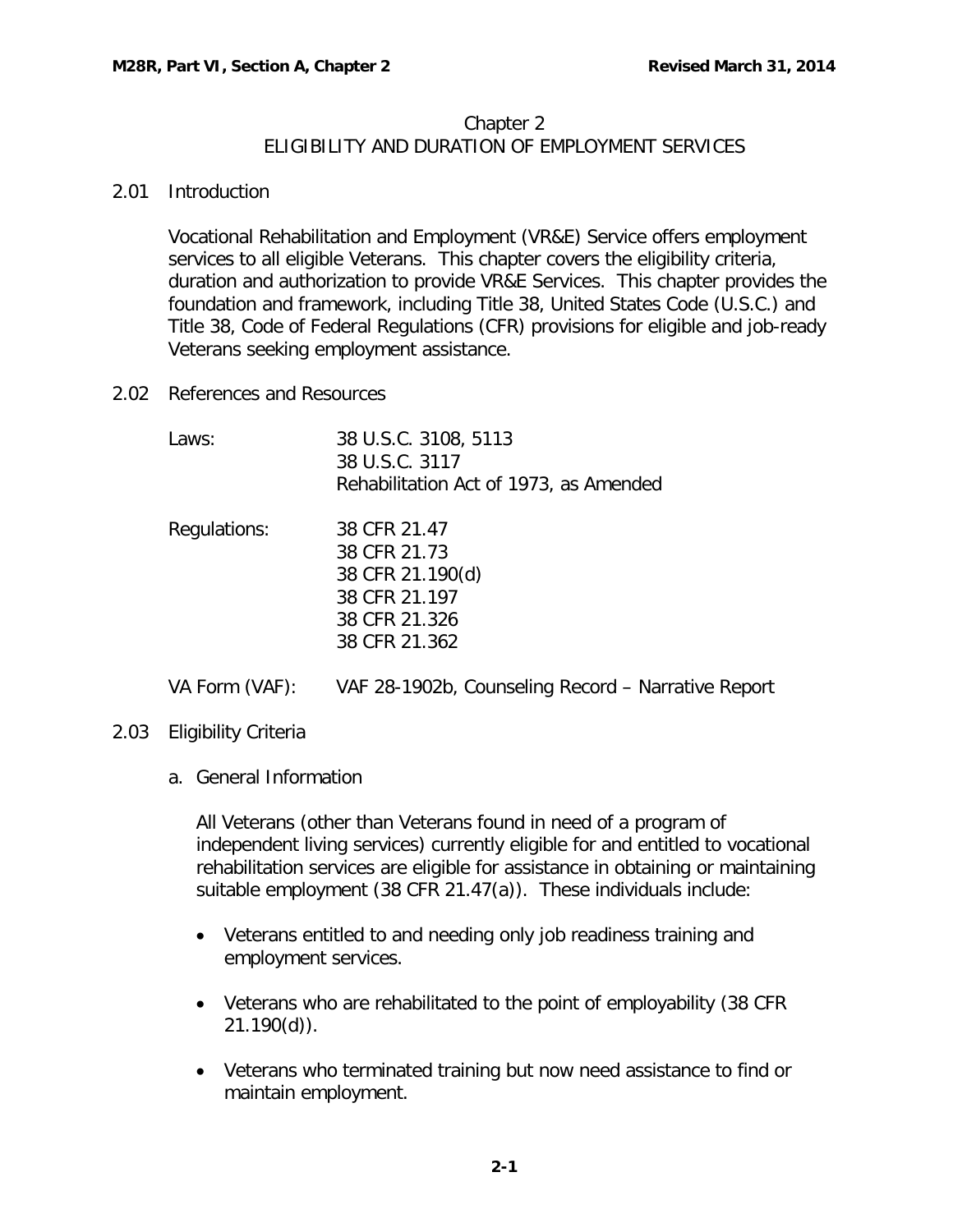- Veterans who were either previously rehabilitated or discontinued under the VA Vocational Rehabilitation and Employment (VR&E) Program, or a similar program under the Rehabilitation Act of 1973, who are reevaluated and found to have an employment handicap and a vocational goal that is currently feasible (38 U.S.C. 3117 and 38 CFR 21.47).
- In addition, a Servicemember who is determined fit for duty by a Physical Evaluation Board while participating in the VA VR&E Program may be offered employment services only if needed to ensure adjustment to the military occupation.
- <span id="page-2-0"></span>b. Responsibilities

VR&E staff will work with all eligible Veterans to help them achieve suitable employment. Employment Coordinators (EC) and Vocational Rehabilitation Counselors (VRC) are also responsible for delivering effective employment services to Veterans to assure satisfactory conduct, cooperation and participation in the planned employment services (38 CFR 21.362).

<span id="page-2-1"></span>c. Eligibility of Current Participants

VR&E considers a Veteran eligible for employment services when the Veteran is determined to be "job-ready," following an initial comprehensive evaluation and provision of training in job readiness skills under a combined Individualized Written Rehabilitation Plan/Individualized Employment Assistance Plan (IWRP/IEAP). This includes when the Veteran opts for one of the following tracks:

- Rapid Access to Employment
- Reemployment with Previous Employer

Additionally, Veterans who have achieved Rehabilitation to the point of Employability (RTE) are eligible for employment services under 38 CFR 21.190(d).

A Veteran who does not meet the criteria for a serious employment handicap (SEH) and is actively participating in the VR&E program when his/her eligibility termination date (ETD) passes or entitlement is exhausted, may be provided a period of employment assistance not to exceed 18 months if he or she is determined to be employable in a suitable occupation. Additional monetary assistance, such as training and payment of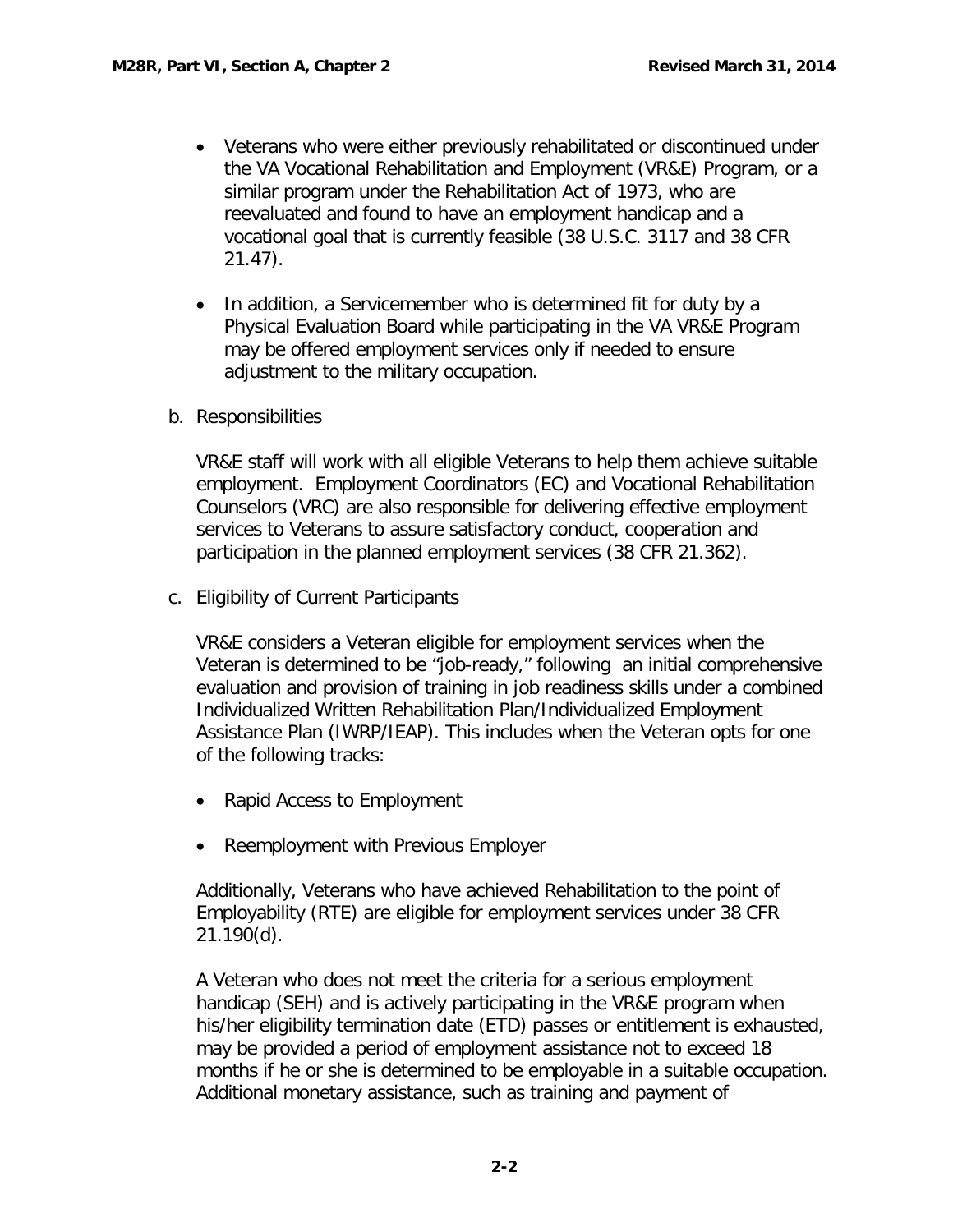employment adjustment allowance (EAA) may not be authorized in this instance, however, the Veteran may be provided placement assistance and follow up to ensure suitable adjustment to the job. An IEAP must be developed and signed before moving the case to Job Ready status.

<span id="page-3-0"></span>d. Eligibility of Prior Participants

Past participants enrolled in a vocational rehabilitation program under Chapter 31 or a similar program under the Rehabilitation Act of 1973, as amended, may be eligible for employment assistance (see 38 U.S.C. 3117 and 38 CFR 21.47). A VRC must determine that the Veteran is employable in competitive employment, sheltered workshops (now referred to as "transitional employment programs"), supported employment or other special situations at the minimum wage.

If the prior participant files a formal claim for vocational rehabilitation and the case is in a discontinued status, then the VRC must reopen the case in order to make an entitlement determination.

If the prior participant's case is in rehabilitated status and there is no reason to overturn it, the VRC must leave the case in Rehabilitated status and provide the Veteran with limited employment services.

A comprehensive assessment must be provided to each individual who applies or re-applies for services to determine entitlement to Chapter 31. If the entitlement criteria are met, the VRC will proceed with vocational exploration and rehabilitation planning to determine services needed (see M28R.IV.B.2 for additional clarification on entitlement determination). If the prior participant is not deemed entitled to services under Chapter 31, the VRC will assess whether the individual is eligible for assistance consisting solely of employment services.

Prior participants must also meet the requirement of employability under the following conditions:

- 1. The Veteran files a formal claim for vocational rehabilitation.
- 2. The Veteran has a service-connected disability that meets both of the following conditions:
	- (a) The disability was incurred on or after September 16, 1940.
	- (b) VA is paying at least the 20 percent rate of compensation for the disability, or 10 percent for a Veteran determined to have a serious employment handicap. VA will also pay compensation if the Veteran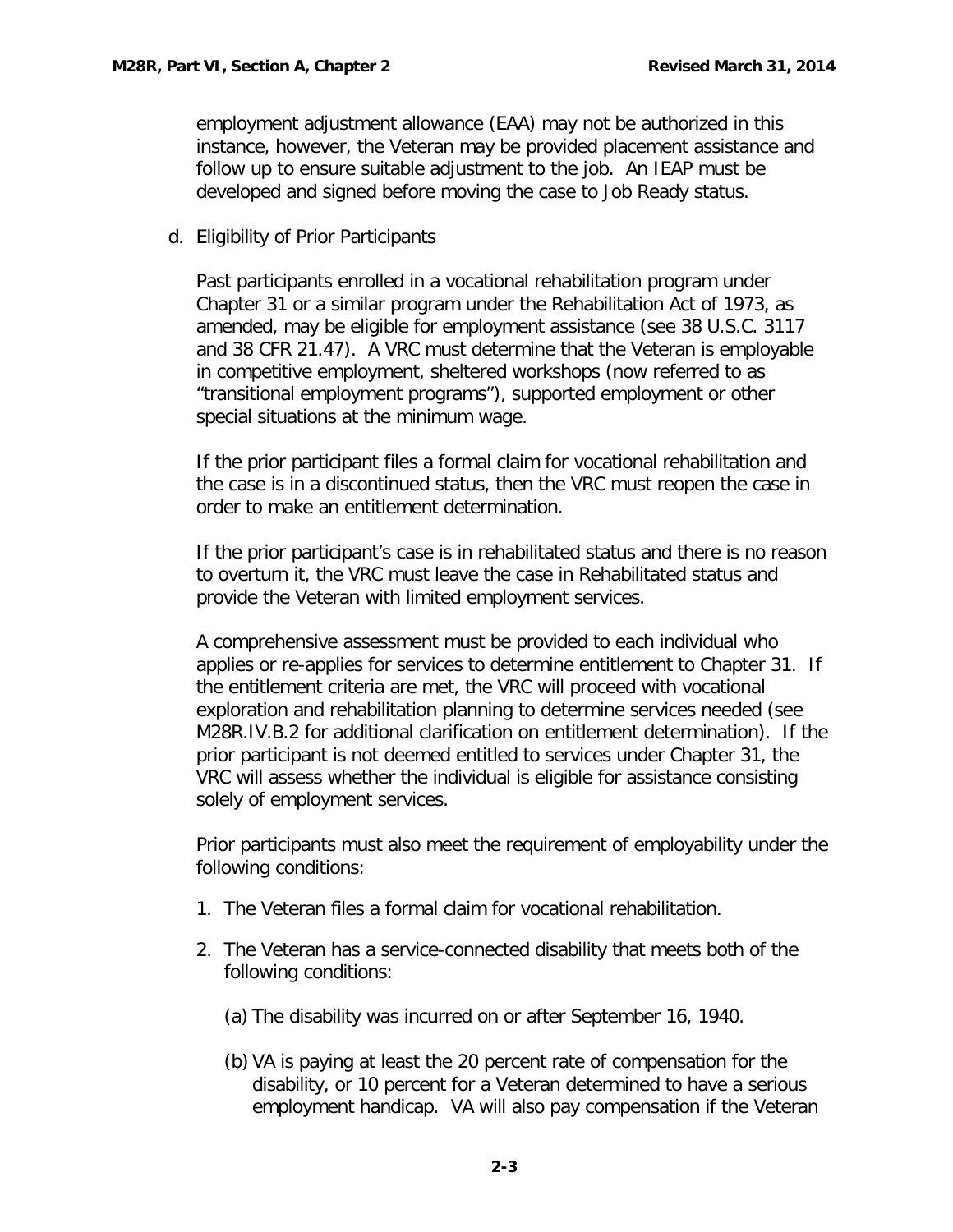is not receiving military retired pay. (For individuals who first applied for vocational rehabilitation before November 1, 1990, the Veteran's combined disability rating must be greater than 0 percent.

- 3. The Veteran completed one of the following two items:
	- A vocational rehabilitation program under the VA VR&E Program or participated in such a program for at least 90 days on or after September 16, 1940.
	- A vocational rehabilitation program under the Rehabilitation Act of 1973, as amended, after September 26, 1975, or participated in such a program for at least 90 days of post-secondary education or vocational training under 38 CFR 21.47(b) and must be employable in competitive employment, a transitional or extended employment program or another special situation at the minimum wage.
- 4. The Veteran has an employment handicap.

Prior participants with only employment handicap, who have ratings of 10 percent or more, can receive limited employment services under 38 U.S.C. 3117(a)(2). Limited employment services include the following:

- Direct placement in employment.
- Referral to Disabled Veterans Outreach Program (DVOP) specialists and/or Local Veterans' Employment Representatives (LVERs).
- Use of job development and placement specialists at state/federal rehabilitation agencies: Department of Labor Veterans Employment and Training Service, state employment security agencies or state employment services offices, also known as "One-Stop Career Centers"; Office of Personnel Management; or any other public or nonprofit organization with placement services.
- Use of any for-profit entity if otherwise cost-effective and comparably effective services from the entities above are unavailable.
- <span id="page-4-0"></span>e. Eligibility after General Vocational Rehabilitation Eligibility Has Expired

VR&E may furnish a program of employment assistance to a Veteran even though the Veteran's basic period of eligibility has expired. A Veteran must have an employment handicap and be currently employable in a suitable occupation (38 CFR 21.47(d)).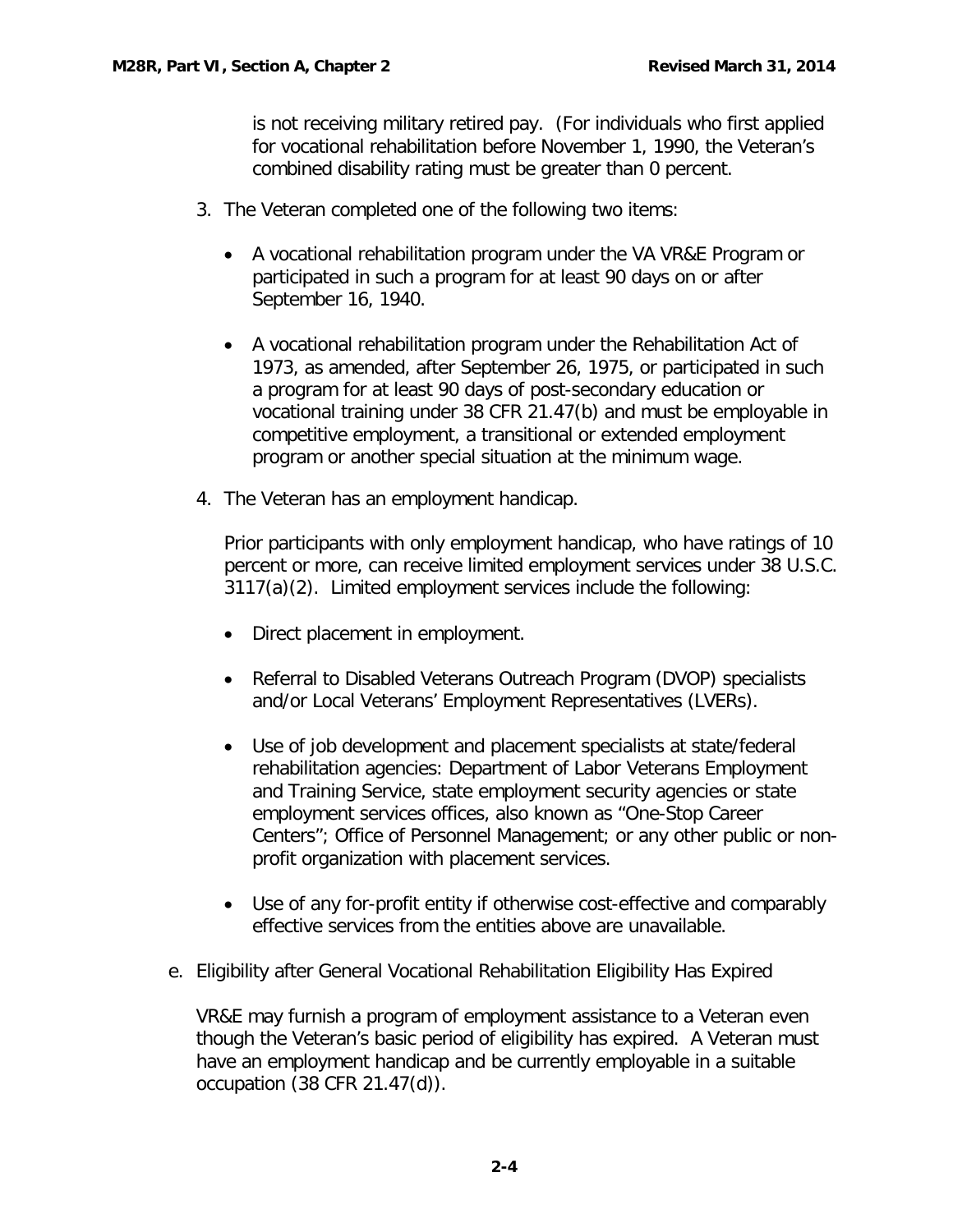<span id="page-5-0"></span>f. Veterans Solely in a Program of Employment Services

A VRC may determine that a Veteran who does not meet the basic entitlement criteria, but who is eligible under 38 U.S.C. 3117, is already employable and needs only employment services to obtain or maintain suitable employment. For example, a Veteran may already have transferrable skills from a previous employer or adequate education or training to qualify for a job but needs services such as resume preparation, interviewing and job-search skills training, payment of fees to obtain certification/licensure, etc. to obtain employment. The Veteran would not be eligible to receive Employment Adjustment Allowance, since the Veteran would not progress through RTE status. If the VRC determines that a specific vocational goal is currently reasonably feasible, then the VRC should perform the following tasks:

- Document the determination on VAF 28-1902b, Counseling Record Narrative Report (See Appendix O, VA Forms).
- Complete an Individualized Employment Assistance Plan (IEAP).
- Close Evaluation and Planning (EP) case status.
- Assign the Veteran to Job Ready (JR) case status.
- <span id="page-5-2"></span><span id="page-5-1"></span>2.04 Duration of Employment Assistance
	- a. Duration Limited to 18 Months

A period of employment assistance is limited to a total of 18 months (not including any time in Interrupted (INT) case status). Sixty days prior to a Veteran completing the training component under his/her Individualized Written Rehabilitation Plan (IWRP), the VRC must complete the Veteran's IEAP. If a combined IWRP/IEAP was initially developed, then the IEAP portion of the plan should be reviewed and revised if necessary at least 60 days prior to completion of training.

During the 18-month period, the VRC will tailor and may modify the type, duration, and phasing of employment services to accommodate the Veteran's needs. The Veteran will concentrate his/her efforts on the activities specified in the IEAP.

A Veteran who has received 18 months of employment services may not receive additional employment services. If a Veteran is unable to achieve suitable employment by the end of the 18-month period, then VR&E must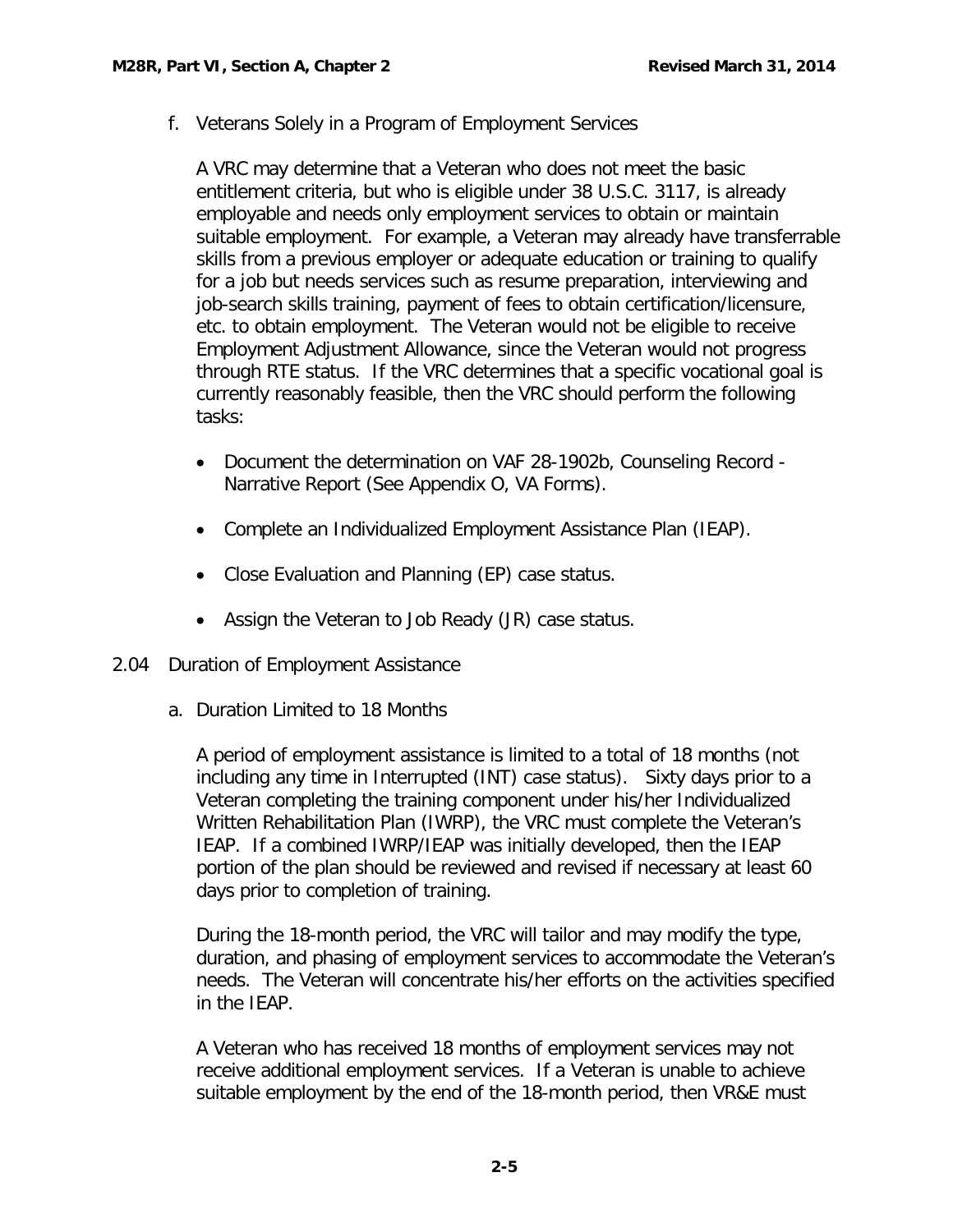discontinue the case. A Veteran in either Rehabilitated (REH) or Discontinued (DIS) case status may do the following:

- Request additional employment assistance
- Formally reapply to the VA VR&E Program

The Veteran must be determined eligible and entitled to Chapter 31 services. Upon this determination, VR&E will offer the Veteran vocational rehabilitation services, including an additional 18 months of employment services.

NOTE: If a Veteran obtains suitable employment before exhausting 18 months of entitlement to employment services, the case manager may keep the case open and declare the Veteran "rehabilitated" after the 60-day followup period has been completed, even if that follow-up period extends past the 18 months. The VRC must document that all services leading to suitable employment were provided during the 18-month eligibility period.

<span id="page-6-0"></span>b. Employment Assistance Not Charged Against Entitlement

The period of employment assistance is not charged against the months of entitlement under Chapter 31 (38 CFR 21.73). Accordingly, if an eligible and entitled Veteran is employable in a suitable occupation, then VR&E may provide employment assistance even though the Veteran has exhausted 48 months of Chapter 31 entitlement and is not eligible for an extension (38 CFR 21.47(d)).

In addition, the period under which a Veteran who has been hired under the Special Employer Incentives (SEI) program does not count toward the 18 month limitation of employment services. The VRC should document the period of SEI services in CWINRS Notes to include a statement indicating the period of services under which SEI was provided should be deducted from the total period of employment services. For example, if the period during which SEI was provided equals six months and the total period the Veteran's record remained in JR status in CWINRS was 23 months, the VRC would subtract six months from 23 months and note that the duration of employment services for the purposes of 28 CFR 21.73 equals 17 months. This documentation should be filed in the Veteran's Counseling/Evaluation/Rehabilitation (CER) folder.

- <span id="page-6-2"></span><span id="page-6-1"></span>2.05 Authorization of Employment Services
	- a. Commencing Date